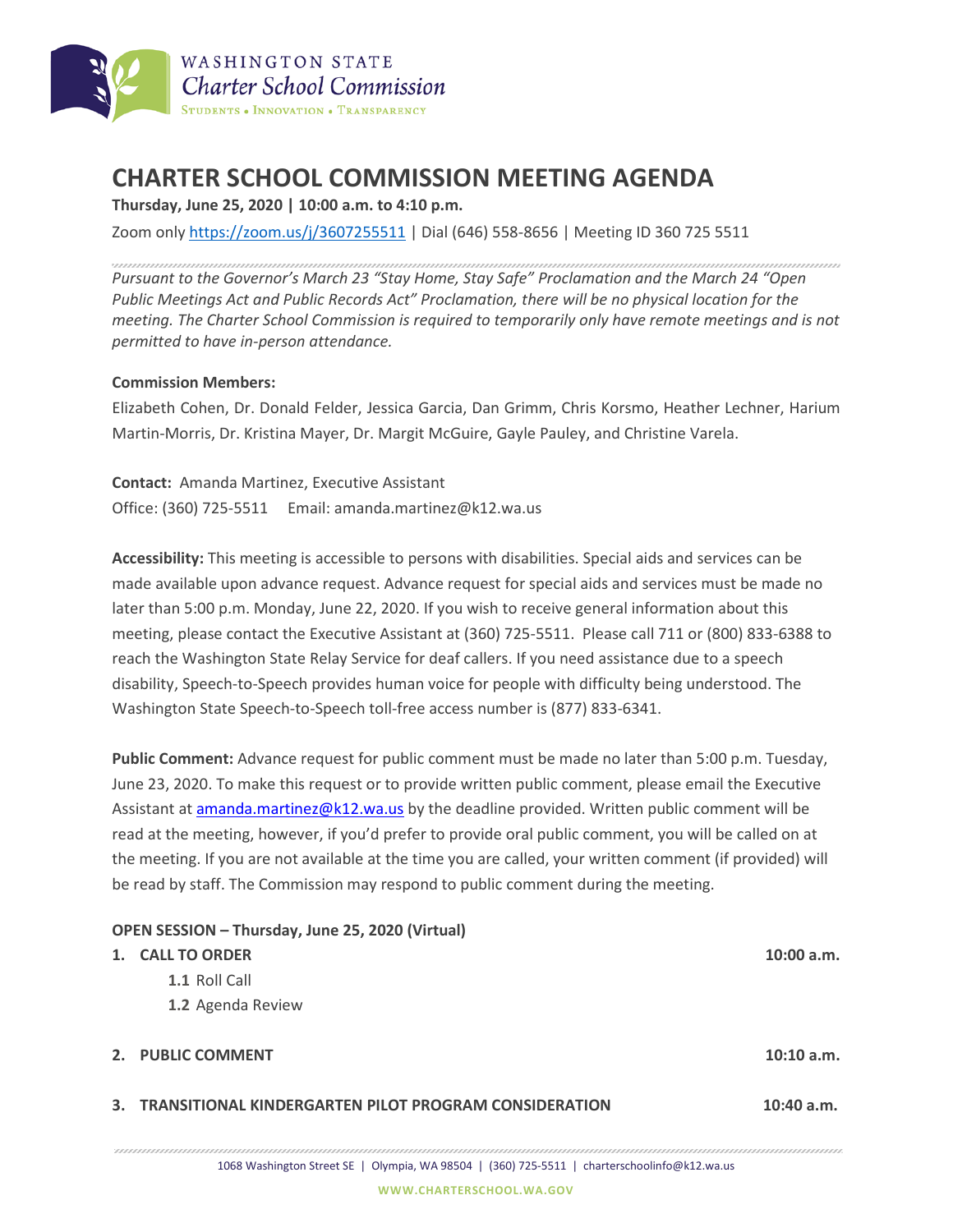|                                                             | 4. CONFLICT OF INTEREST DISCUSSION                                          |                                                      | $10:50$ a.m. |  |  |  |
|-------------------------------------------------------------|-----------------------------------------------------------------------------|------------------------------------------------------|--------------|--|--|--|
| 5.                                                          | <b>RESOLUTION PROCESS OVERVIEW - KRISTINA MAYER</b>                         |                                                      | $11:00$ a.m. |  |  |  |
| 6.                                                          | <b>CHARTER SCHOOL APPLICATION RESOLUTIONS: PINNACLES PREP</b>               |                                                      |              |  |  |  |
|                                                             |                                                                             | 6.1 Executive Director Recommendation and Remarks    | $11:10$ a.m. |  |  |  |
|                                                             |                                                                             | 6.2 Commission Questions for Applicant               | $11:15$ a.m. |  |  |  |
|                                                             |                                                                             | 6.3 Commission Discussion and Resolution             | 11:30 a.m.   |  |  |  |
|                                                             | 7. LUNCH                                                                    |                                                      |              |  |  |  |
| 8.                                                          | <b>CHARTER SCHOOL APPLICATION RESOLUTIONS: PULLMAN COMMUNITY MONTESSORI</b> |                                                      |              |  |  |  |
|                                                             |                                                                             | 8.1 Executive Director Recommendation and Remarks    | 12:10 p.m.   |  |  |  |
|                                                             |                                                                             | 8.2 Commission Questions for Applicant               | 12:15 p.m.   |  |  |  |
|                                                             |                                                                             | 8.3 Commission Discussion and Resolution             | 12:30 p.m.   |  |  |  |
| 9.                                                          | <b>BREAK</b>                                                                |                                                      | 1:00 p.m.    |  |  |  |
| 10. CHARTER SCHOOL APPLICATION RESOLUTIONS: IMPACT   RENTON |                                                                             |                                                      |              |  |  |  |
|                                                             | 10.1                                                                        | <b>Executive Director Recommendation and Remarks</b> | 1:10 p.m.    |  |  |  |
|                                                             | 10.2                                                                        | <b>Commission Questions for Applicant</b>            | 1:15 p.m.    |  |  |  |
|                                                             | 10.3                                                                        | <b>Commission Discussion and Resolution</b>          | 1:30 p.m.    |  |  |  |
|                                                             | 11. BREAK                                                                   |                                                      | 2:00 p.m.    |  |  |  |
| 12. CHARTER SCHOOL APPLICATION RESOLUTIONS: IMPACT   TACOMA |                                                                             |                                                      |              |  |  |  |
|                                                             | 12.1                                                                        | <b>Executive Director Recommendation and Remarks</b> | 2:10 p.m.    |  |  |  |
|                                                             |                                                                             | <b>12.2</b> Commission Questions for Applicant       | 2:15 p.m.    |  |  |  |
|                                                             | 12.3                                                                        | <b>Commission Discussion and Resolution</b>          | 2:30 p.m.    |  |  |  |
| 13. BREAK                                                   |                                                                             |                                                      |              |  |  |  |
| <b>14. CONSENT AGENDA</b>                                   |                                                                             |                                                      |              |  |  |  |

The purpose of the Consent Agenda is to act upon routine matters in an expeditious manner. Items placed on the Consent Agenda are determined by the Chair, in cooperation with the Executive Director, and are those that are considered common to the operation of the Board and normally require no special board discussion or debate. A board member may request that any item on the Consent Agenda be removed and inserted at an appropriate place on the regular agenda. Items on the Consent Agenda for this meeting include:

• Approval of Minutes from: